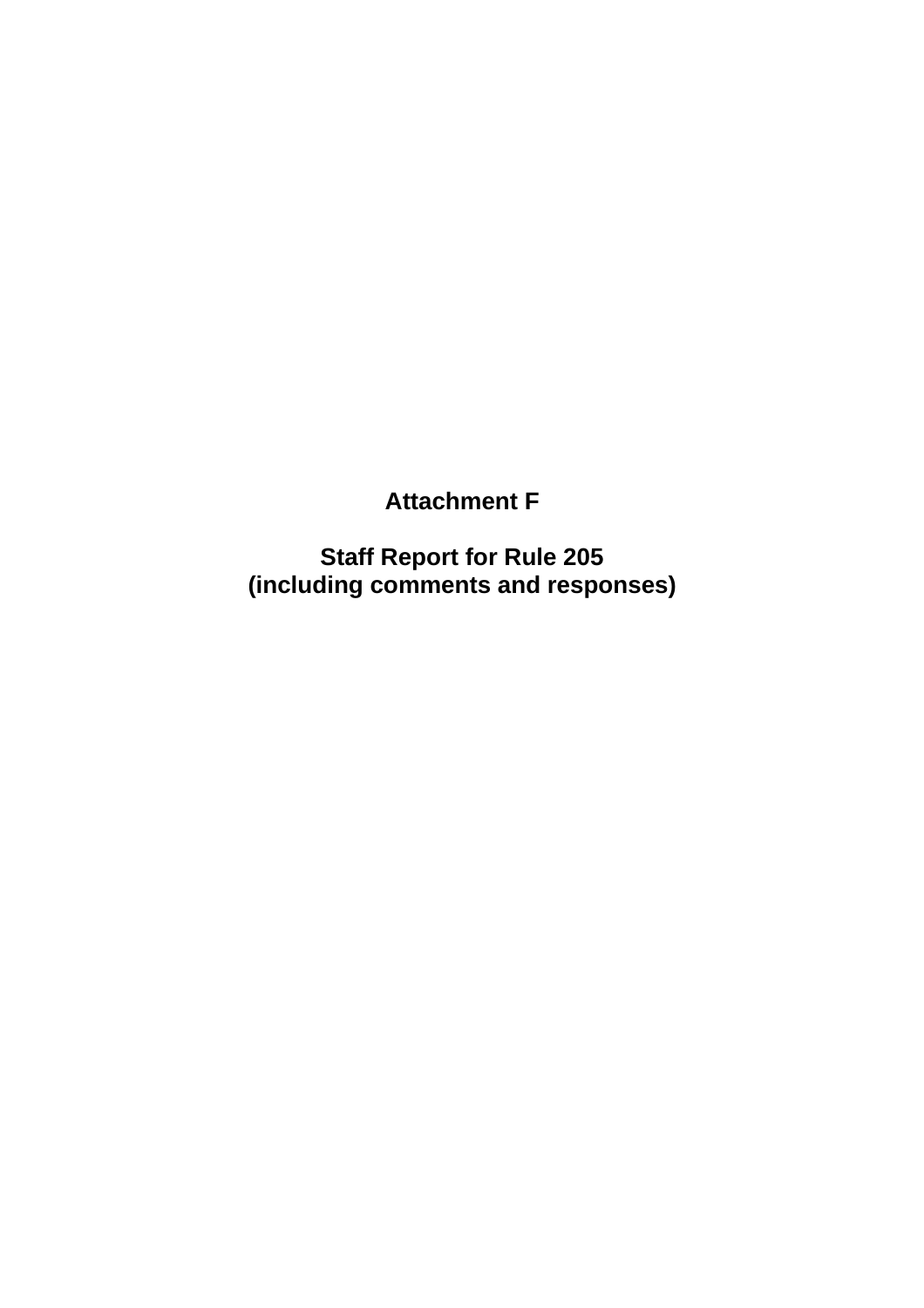## **SACRAMENTO METROPOLITAN AIR QUALITY MANAGEMENT DISTRICT**

# **STAFF REPORT**

# **RULE 205 – COMMUNITY BANK AND PRIORITY RESERVE BANK**

**May 14, 2013**

| <b>Prepared by:</b> | David Yang<br><b>Associate Air Quality Engineer</b>  |
|---------------------|------------------------------------------------------|
| <b>Reviewed by:</b> | Kevin J. Williams, Ph.D.<br>Program Coordinator      |
|                     | Aleta Kennard<br><b>Program Supervisor</b>           |
| Approved by:        | <b>Brigette Tollstrup</b><br><b>Division Manager</b> |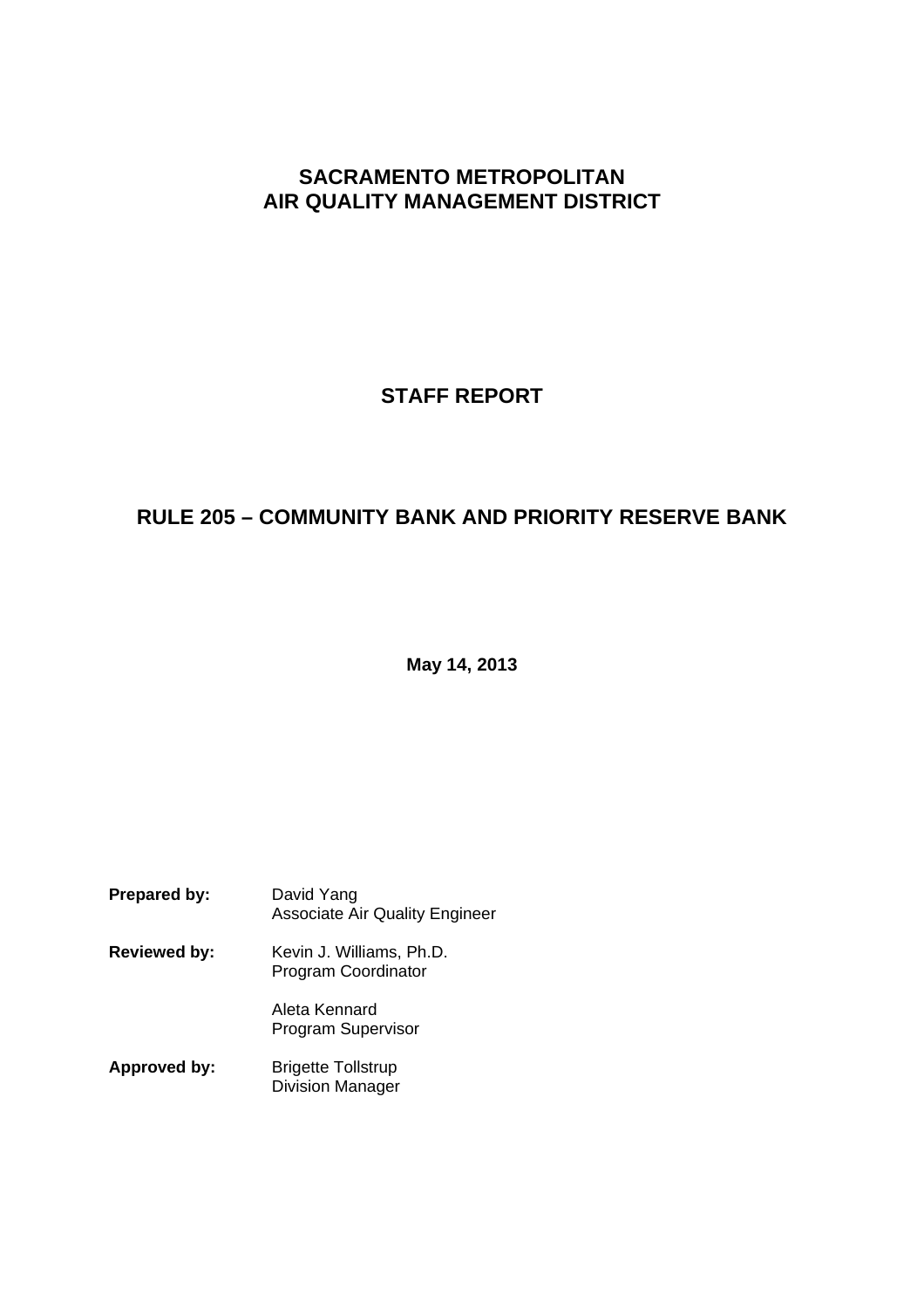## **INTRODUCTION**

Rule 205, COMMUNITY BANK AND PRIORITY RESERVE BANK, sets the requirements for administering loans of emission reduction credits (ERCs) from the Community Bank and the Priority Reserve Bank (District ERC bank). Generally, there are two primary reasons why a business might need ERCs. ERCs are required for some larger emissions sources to mitigate emissions increases. ERCs are also an alternative compliance option for business that might need additional time, or for various reasons want relief from specified requirements in the District's Regulation 4. Businesses may choose to purchase ERCs from businesses that have banked emission reduction credits, or request a loan from the District ERC bank.

The Priority Reserve Bank is for use by essential public services or for use or reuse of a military base. The Community Bank is for use by other public and private entities. Borrowers pay base fees based on the amount and duration of the loan and an administrative fee to process the loan. The base loan rates established for each pollutant are the same as the ERC transaction costs from recent private ERC transactions. Revenue from the base loan fees is used to fund new emission reduction projects including the District's wood stove incentive program. The base loan fees are not used to cover Staff's time to select and implement the emission reduction projects.

In addition to the base loan fee, a borrower of ERCs must pay an annual renewal fee for each active loan. Annual renewal fees fund the cost of Staff's time to implement this program and obtain replacement emission reduction credits. The renewal fee has not been changed for 10 years and is \$903. An analysis of program costs shows that this fee does not recover the program costs. Staff is proposing three options to increase the annual renewal fee.

### **BACKGROUND**

Loans of ERCs may be requested by stationary sources in order to comply with emission requirements set in specific prohibitory rules, emission offset requirements pursuant to Rule 202, NEW SOURCE REVIEW, a conformity determination pursuant to Rule 104, GENERAL CONFORMITY, or for use as mitigation under the California Environmental Quality Act or functionally equivalent program.

Rule 205 requires any source that requests a loan to pay a base loan fee and an administrative fee to process the loan request. For active loans with a term greater than one year, Rule 205 requires the source to pay an annual renewal fee. Below is a summary of each fee.

The Base loan fee is determined by the amount of credits loaned, the time period of the loan, and the base loan rate that has been approved by the Board of Directors. The base loan fees are used to fund emission reduction projects, which reduce emissions and generate ERCs to be deposited back into the Community Bank. Currently, the base loan fees are used as incentive funds for the District's Woodstove and Wood Fireplace Change Out Incentive Program (Change Out Program). This fee is not used to cover Staff's time to select and implement the emission reduction projects.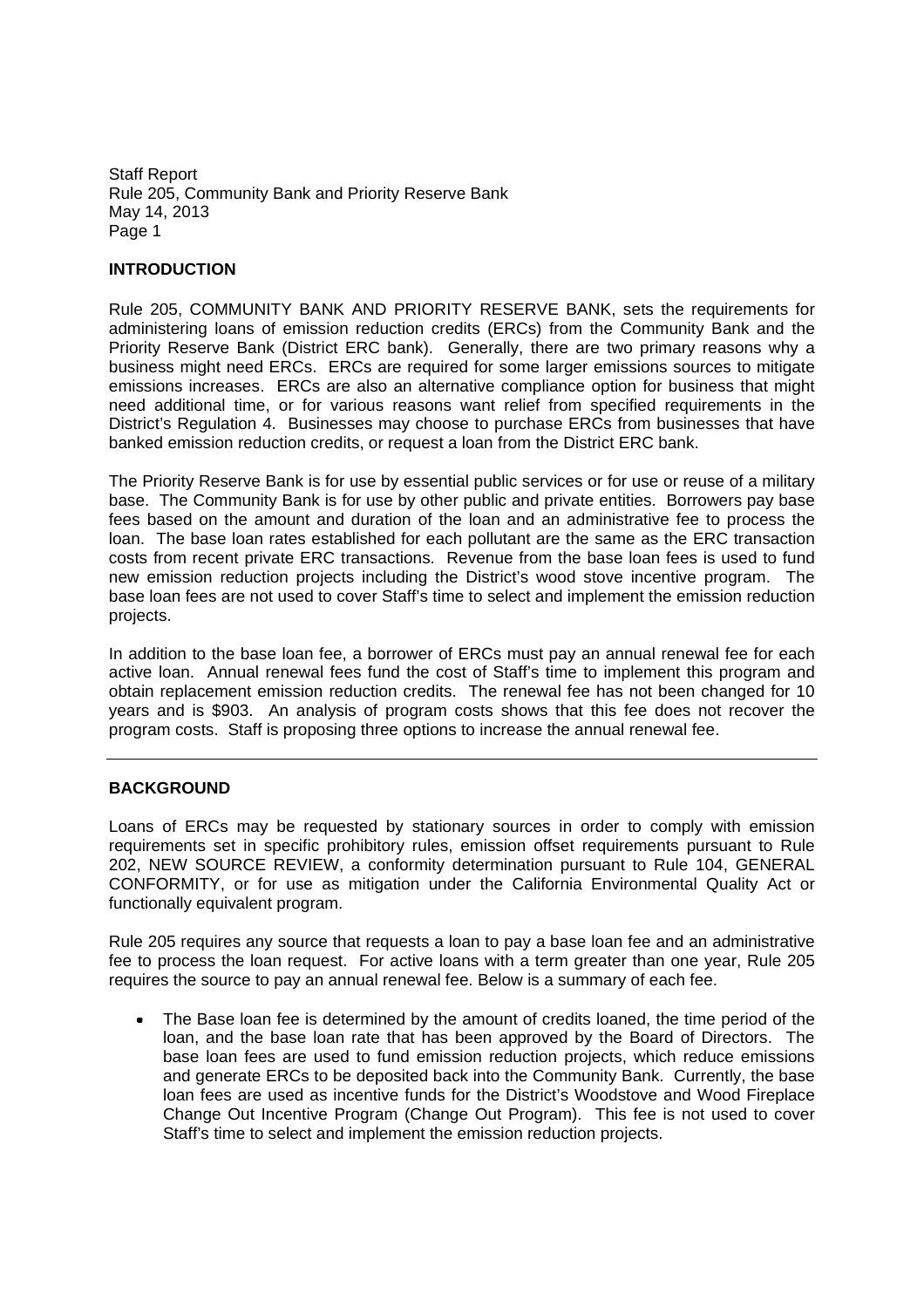- The administrative processing fee is established in Section 315 of Rule 301, PERMIT FEES – STATIONARY SOURCE, and is used to recover the cost of Staff's time to process a new loan request.
- The annual renewal fee is established in Section 313 of Rule 205 at \$903 per active loan and is used to recover the cost of Staff's time to renew and update ERC loans and to select, implement, and bank the replacement emission reductions to sustain the bank for future business needs. Currently, this fee is used to recover Staff's time to implement the Change Out Program.

Rule 205 has not been amended since 2003. Section 313 requires the Air Pollution Control Officer, in March of each year, to submit to the Board a cost analysis which contains a recommendation for the new annual renewal fee. The annual renewal fee may increase or decrease based on Staff's cost to renew and update the ERC loans annually and to implement emission reduction projects. The Board may approve a new annual renewal fee. The following table summarizes the past renewal fees that have been reviewed and approved by the Board of Directors.

| <b>Board Hearing Date</b> | <b>Annual Renewal Fee</b> |
|---------------------------|---------------------------|
| 9/5/96                    | \$1,000                   |
| 3/5/98                    | \$766                     |
| 3/25/99                   | \$856                     |
| 3/23/00                   | \$859                     |
| 4/26/01                   | \$903                     |
| 3/25/04                   | \$903                     |
| 3/24/05                   | \$1,649                   |

The District practice has been to amend Rule 205 before implementing the new Board-approved annual renewal fee. In recent years, other high priority rulemaking work and reduction in rule development staff have prevented updating the renewal fee since 2005 and amending Rule 205.

Staff has performed a cost analysis for fiscal year (FY) 13/14 and is proposing to amend Rule 205 to increase the annual renewal fee to fully recover the cost of Staff's time to renew and update the ERC loans annually and to implement emission reduction projects.

### **COST ANALYSIS**

For FY13/14, annual loan renewal fee revenues support implementation of the Change Out Program. This program provides incentives for the replacement of an uncertified wood stove, wood stove insert or fireplace to any person who lives in Sacramento County. The incentive amount is partially funded by the base loan fees. All new wood stoves and inserts must meet the U.S. EPA certification standards for new wood burning appliances or use gaseous (natural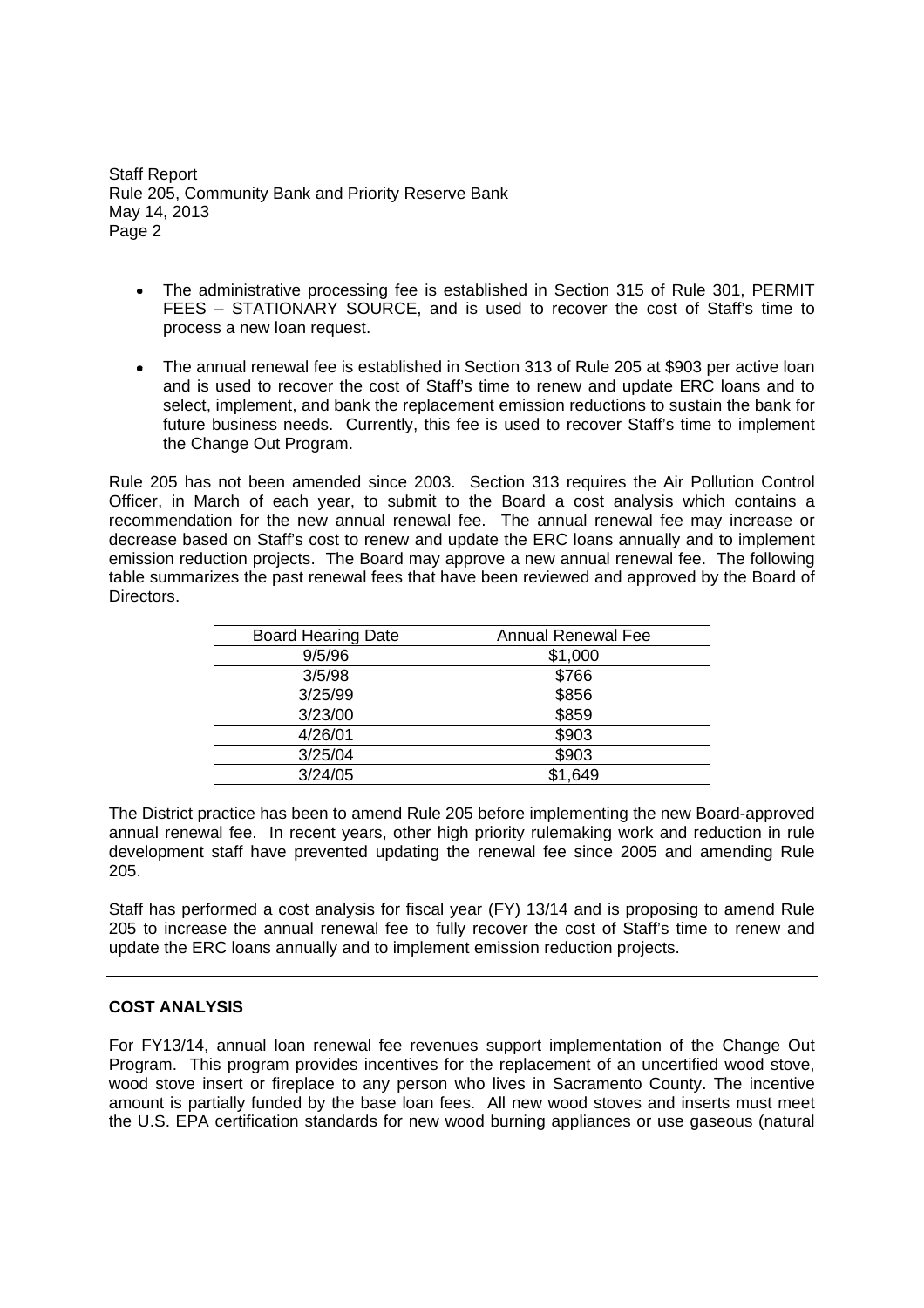gas or propane) or pellet fuels. For this program, Staff reviews the Change Out Program applications, issues vouchers that reserve incentive money, and reimburses the retailers the value of the vouchers after the change outs have been properly completed. This program also includes an auditing component where Staff verifies that the participants (retailers/contractors, recycling companies, and applicants) are complying with the terms and expectations of the Change Out Program. To date, the program has replaced over 5,000 old wood burning devices.

The program cost associated with renewing and updating ERC loans and implementing the Change Out Program in FY13/14 is projected to be \$126,943. A portion of the cost is funded by land use mitigation fees<sup>1</sup>. Revenue from the current annual renewal fee is insufficient to cover the remaining portion of the costs and must be supplemented with stationary source fund balance if the rule is not amended. The proposed amendments would fully cover the remaining portion of the costs (i.e., not funded by land use mitigation fees) with either the annual renewal fee (Options 1 and 2) or a combination of annual renewal fee and fees from the permit program established in Rule 301, Permit Fees – Stationary Source (Option 3). Each option is discussed in detail in the "Proposed Amendments" section. The annual renewal fee for each proposed option was determined by dividing the cost allocated to sources with ERC loans by the anticipated number of active loans to be processed and renewed for FY13/14, or 50 ERC loans. The calculated annual renewal fee for FY13/14 for each option is shown below.

| <b>Fee Calculation</b>                                            | Option 1 or 2 | <b>Option 3</b> |
|-------------------------------------------------------------------|---------------|-----------------|
| Total Change Out and District ERC Bank program costs<br>(FY13/14) | \$126,943     | \$126,943       |
| Portion of the cost supported by land use mitigation fees         | (\$22,690)    | (\$22,690)      |
| District ERC Bank program cost projected for FY13/14              | \$104,253     | \$104,253       |
| Cost allocated to sources with ERC loans                          | \$104,253     | \$52,127        |
| Cost allocated to all permit holders                              | \$0           | \$52,127        |
| Number of ERC loan renewals in FY13/14                            | 50            | 50              |
| Calculated annual renewal fee (per active loan)                   | \$2,085       | \$1,043         |

The cost analysis for a new annual renewal fee for FY13/14 was calculated to be \$2,085 per loan for Options 1 and 2 and \$1,043 for Option 3. The District must fully cost recover the program cost or face the possibility of lacking credits available in the future or even ending this program.

 $1$  CEQA mitigation fees are received when project developers choose to pay fees in lieu of reducing emissions on site when emissions from land use projects exceed the air quality significance thresholds. The CEQA mitigation fees are passed through the District to fund new innovative projects that will result in emission reductions. Mitigation fees provided 51% of the incentive funds for the Change Out Program. The emission reductions achieved from the use of mitigation fees are used to meet prior emission reduction commitments and cannot be banked. For now, that fund also supports the cost to implement the program.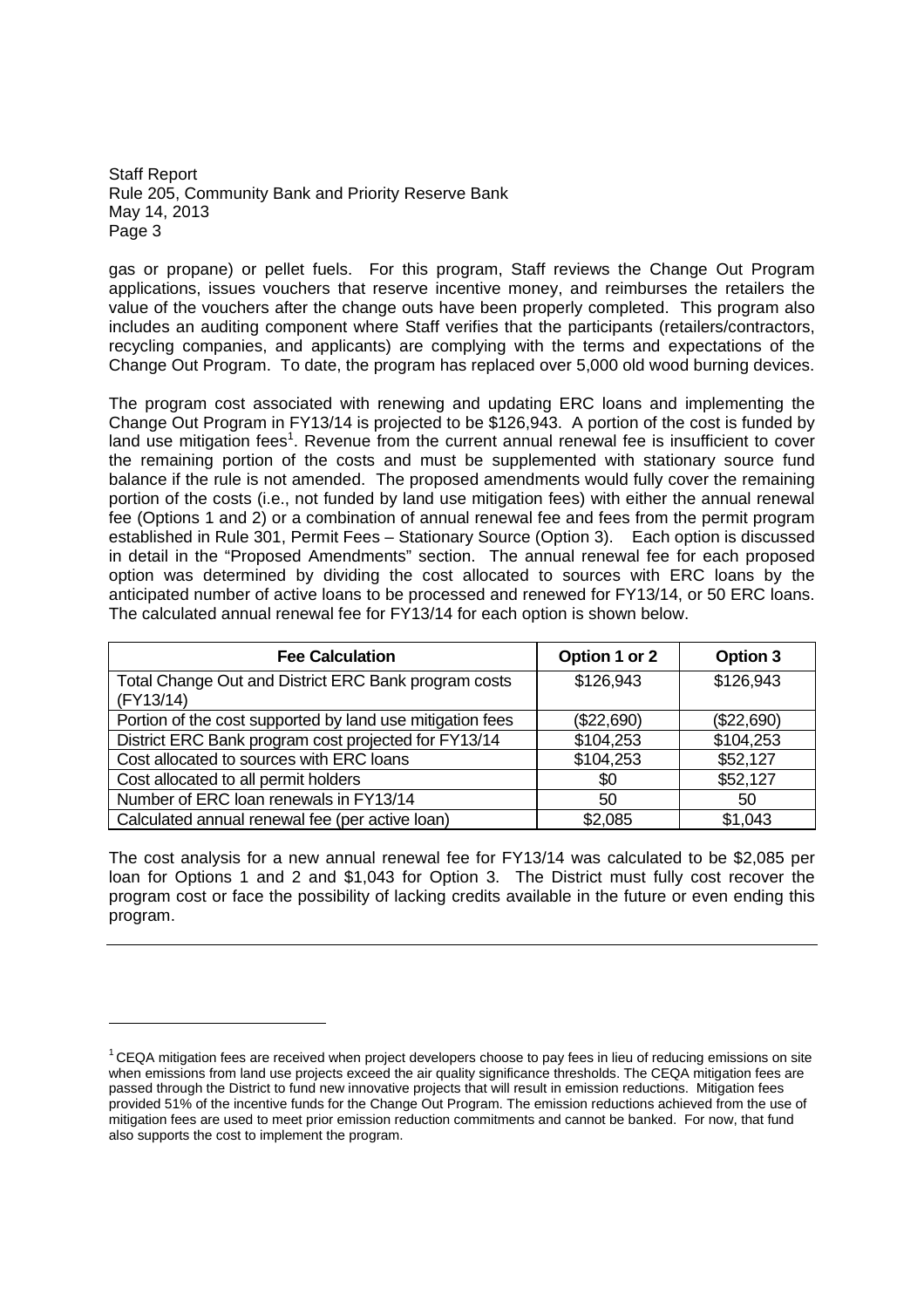## **PROPOSED AMENDMENTS**

The significant proposed amendments for Rule 205 are summarized below. For a detailed list of changes, see Appendix A.

Staff is proposing several options to fully recover the cost to implement the program and to ensure credits are available in the future for all permit holders. Each option is discussed below and proposes to increase the annual ERC loan renewal fee in Section 313.

Option 1: This option proposes to increase the annual renewal fee to \$2,085 per active loan effective upon adoption of the amendments to this rule. This option allocates all of the remaining cost to the sources who are borrowing emission reduction credits from the District ERC bank. These sources elect to use this program voluntarily and are receiving the benefit. Sources opting to use this program have quicker access to the needed ERCs through the District ERC bank instead of acquiring them from the open market. In addition, the cost to use ERCs from the District may be much lower than those acquired on the market because sources pay a prorated fee based on the time period of the loan. The availability of this program prevents delays in facility expansions and helps sources stay in compliance through the alternative compliance option. Currently, there are 14 businesses that are utilizing this program, with a total of 50 active loans.

Option 2: This option is the same as Option 1 except it phases in the annual fee increase over a three-year period. This option will allow the sources who have taken ERC loans additional time to manage their budgets to prepare for a fee increase. Because the fees in the first two years do not fully recover the program cost, the shortfalls will be covered by the existing stationary source fund balance. The proposed annual renewal fee over the three-year period and the shortfall in the first two years are shown in the following table:

| <b>Effective Date</b> | Date of rule<br>adoption $-1$ day<br>before 1 year after<br>date of rule<br>adoption | 1 year after date of<br>rule adoption $-1$<br>day before 2 years<br>after date of rule<br>adoption | After 2 years after<br>date of rule<br>adoption |
|-----------------------|--------------------------------------------------------------------------------------|----------------------------------------------------------------------------------------------------|-------------------------------------------------|
| Annual Renewal Fee    | \$1,297                                                                              | \$1,691                                                                                            | \$2,085                                         |
| Program Shortfall     | \$39,403                                                                             | \$19,703                                                                                           | \$3                                             |

Option 3: This option allocates half of the remaining cost to the sources who are borrowing emission reduction credits from the District ERC bank. The other half of the cost will be allocated to all permit holders. A viable District ERC bank is a benefit to all permit holders because it provides the opportunity for any permitted source to access the District ERC bank in the future for their business expansion or alternative compliance needs. Currently, there are 14 businesses that have ERC loans from the District ERC bank. The number of sources using the District ERC bank may increase in the future when businesses need ERCs to offset their emission increases or to comply with new, lower emission limits as an alternative to traditional rule compliance. For this option, the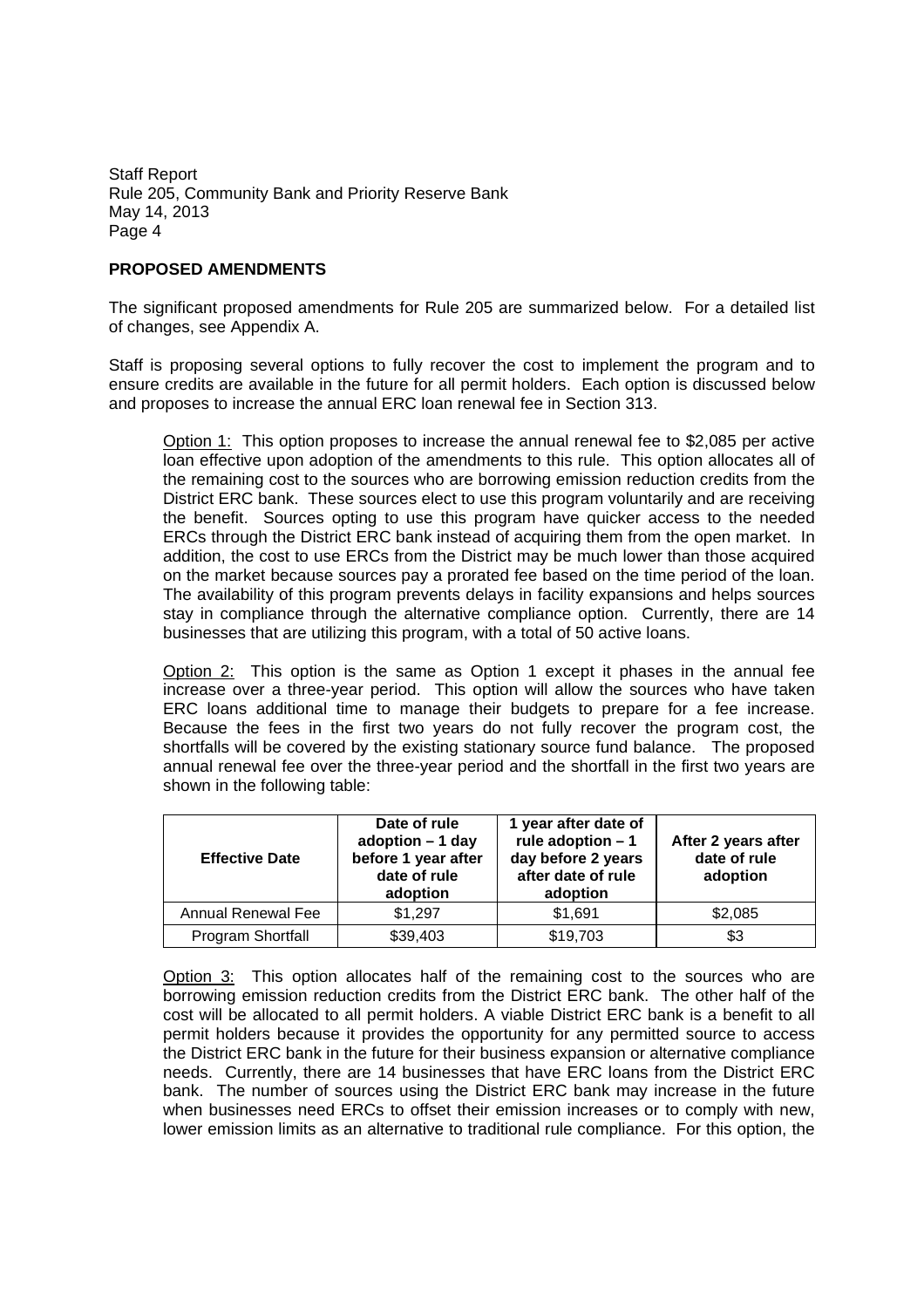> proposed annual renewal fee is \$1,043. If this option is adopted, the proposed fee increases not associated with the hourly rates in Rule 301 – Permit Fees – Stationary Source must be increased by no more than 0.6% to cover the remaining cost of the program. See the staff report for the Proposed Amendments to Rule 107 – Alternative Compliance, Rule 301 – Permit Fees – Stationary Source and Rule 306 – Air Toxics Fees for more information.

Staff is proposing to eliminate the provision requiring the APCO to submit a cost analysis and renewal fee recommendation to the Board in March of each year (Section 313). As discussed previously, it is already the District's practice to amend Rule 205 before implementing a new renewal fee. As such, this provision is unnecessary. In the future, if the APCO determines that a change to the renewal is needed, the change will be implemented through a rule amendment process, except for CPI adjustments, as discussed in the following paragraph.

Staff is proposing to give the APCO the authority to adjust the fee relative to any change in the California Consumer Price Index (CPI). This fee adjustment will allow the annual renewal fees to keep pace with increases in program costs due to inflation. This provision will be similar to the provision established in Rule 301. CPI increases apply to only the annual renewal fee, and the fee can be CPI-adjusted only when the adjustment is proposed as part of the annual District budget and approved by the Board of Directors.

## **COST IMPACTS**

Section 40703 of the California Health and Safety Code requires that the District consider and make public its findings relating to the cost effectiveness of implementing an emission control measure. The proposed amendments to Rule 205 will not require any additional emission control equipment or emission reductions at existing stationary sources. These rule amendments are administrative. Therefore, an analysis of cost impacts is not required.

### **EMISSION IMPACTS**

The proposed amendments to Rule 205 are administrative and do not affect emissions.

## **SOCIOECONOMIC IMPACTS ANALYSIS**

California Health and Safety Code Section 40728.5 requires a district to perform an assessment of socioeconomic impacts before adopting, amending, or repealing a rule that will significantly affect air quality or emission limitations. The District Board is required to actively consider the socioeconomic impact of the proposal and make a good faith effort to minimize adverse socioeconomic impacts. The proposed amendments to Rule 205 are administrative in nature. The amendments do not affect emissions limitations or air quality, nor do they interfere with the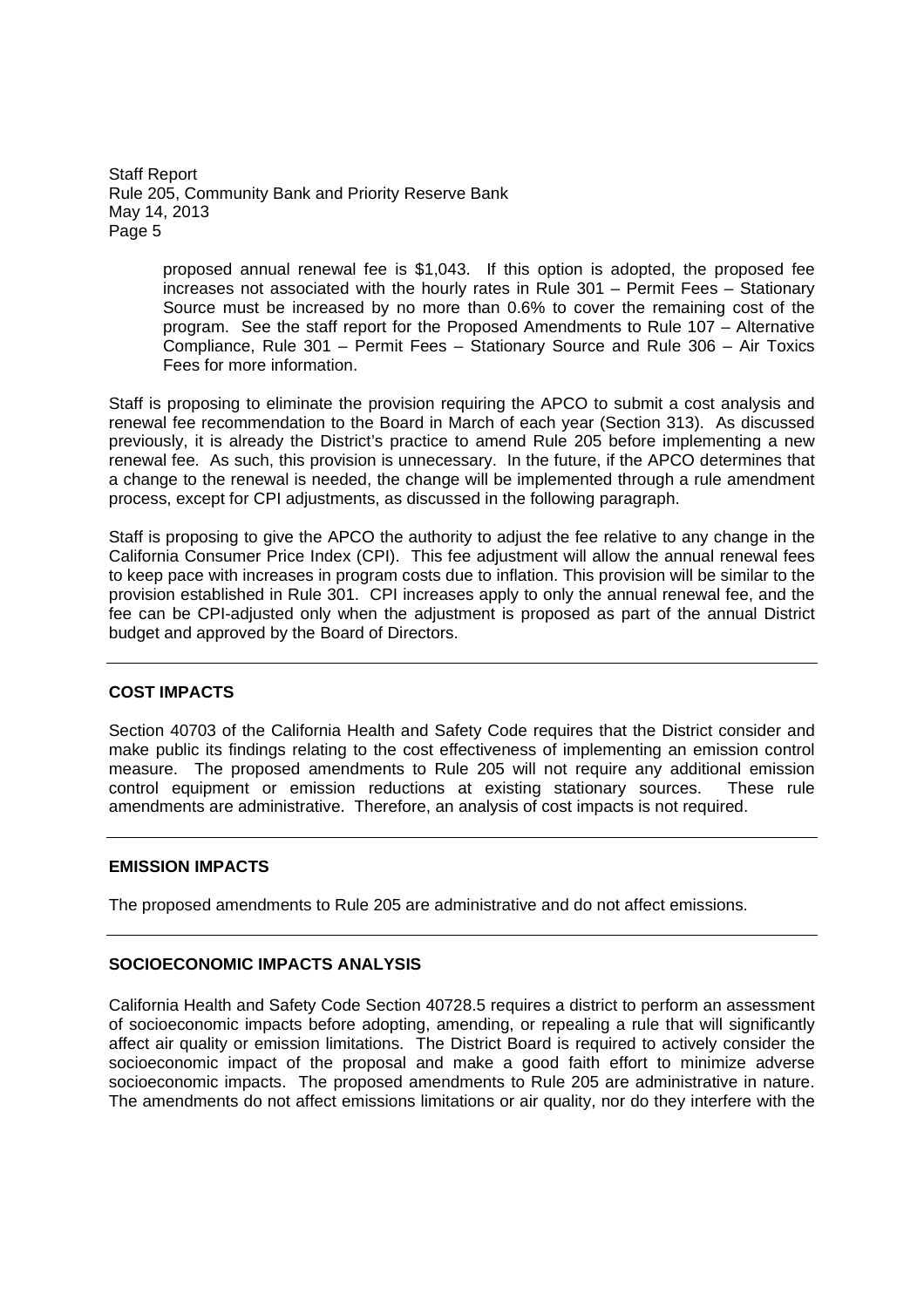District's attainment plan. Therefore, Section 40728.5 of the Health and Safety Code does not apply.

## **ENVIRONMENTAL REVIEW AND COMPLIANCE**

Staff finds that the amendments to Rule 205 are exempt from the California Environmental Quality Act (CEQA). Public Resources Code Section 21080(b)(8) and Section 15273(a)(1) of the State CEQA Guidelines provide that the establishment or modification of fees is not subject to CEQA. To claim this exemption, the District must find that the amendments are for the purpose of meeting operating expenses. Amendments to Rule 205 will increase the annual renewal fee to recover the cost to implement the ERC program.

### **PUBLIC COMMENTS**

Staff held a public workshop to discuss the proposed amendments on April 11, 2013. A public notice was published in the "Our Region" section of the Sacramento Bee, and sent via e-mail and U.S. mail, if requested, to affected sources and other interested parties, and was posted on the District website on March 20, 2013. The draft rule and staff report were made available for public review at that time.

Staff received comments and questions concerning the proposed changes to the annual renewal fee at the workshop and received written comments from sources who borrow emission reduction credits from the District ERC bank. All comments and responses are included in Appendix B.

### **TABLE OF FINDINGS**

The California Health and Safety Code (HSC), Division 26, Air Resources, requires local districts to comply with a rule adoption protocol as set forth in Section 40727 of the Code. This section has been revised through legislative mandate to contain six findings that the District must make when developing, amending, or repealing a rule. These findings, effective January 1, 1992, and their definitions are listed in following table.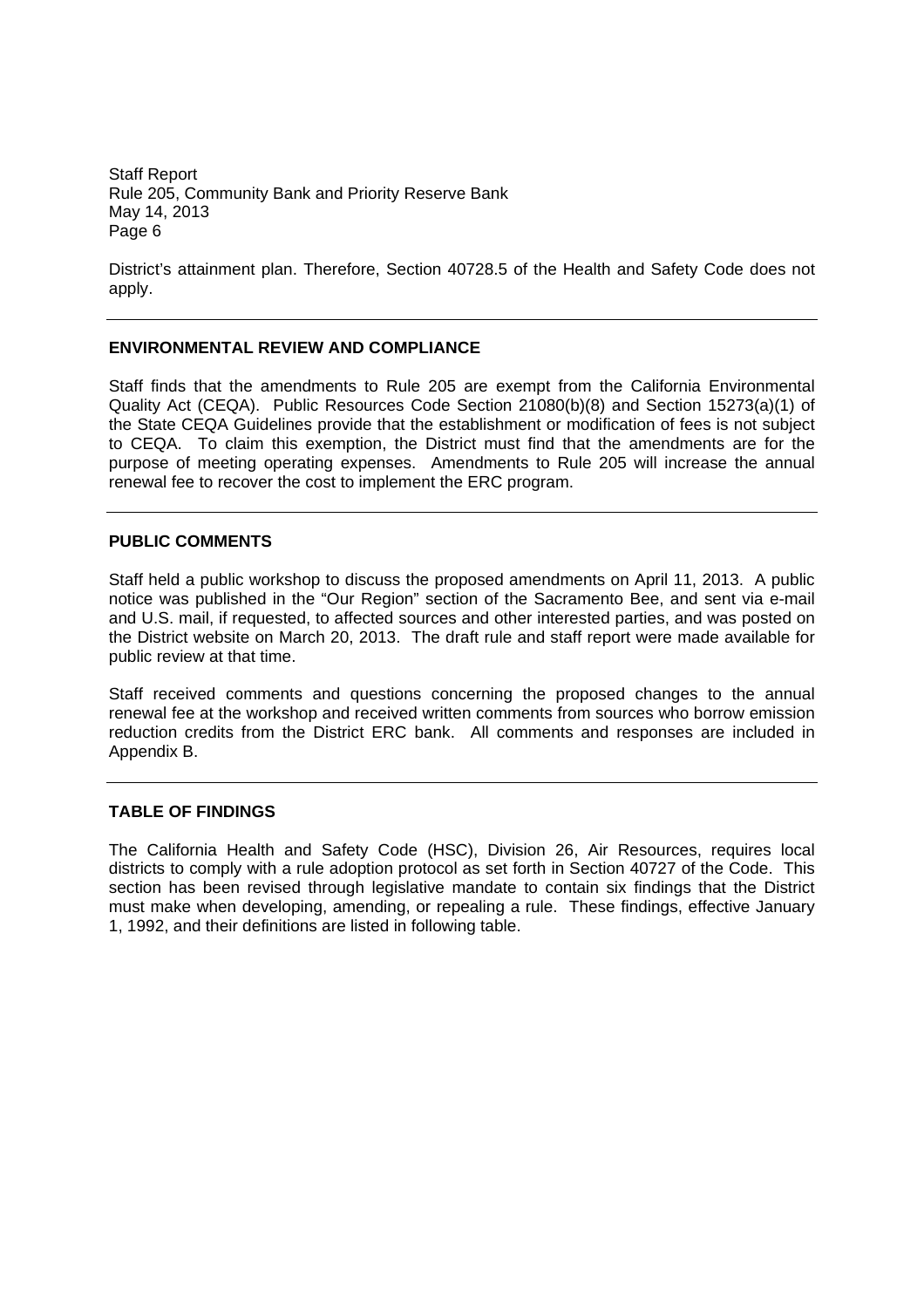## **RULE 205 – REQUIRED FINDINGS**

| <b>FINDING</b>                                                                                                                                                                                                                                                                                                                         | <b>FINDING DETERMINATION</b>                                                                                                                                                                                                                                                                                                                                      |
|----------------------------------------------------------------------------------------------------------------------------------------------------------------------------------------------------------------------------------------------------------------------------------------------------------------------------------------|-------------------------------------------------------------------------------------------------------------------------------------------------------------------------------------------------------------------------------------------------------------------------------------------------------------------------------------------------------------------|
| Authority: The District must find that a provision<br>of law or of a state or federal regulation permits<br>or requires the District to adopt, amend, or<br>repeal the rule.                                                                                                                                                           | The District is authorized to amend Rule 205 by Health &<br>Safety Code Sections 40001, 40702, 40709, 40709.5,<br>40709.7, 40711, and 41080. [Health & Safety Code Section<br>40727 (b)(2)].                                                                                                                                                                      |
| Necessity: The District must find that the<br>rulemaking demonstrates a need exists for the<br>rule, or for its amendment or repeal.                                                                                                                                                                                                   | The District needs to amend Rule 205 to recover the program<br>costs to renew and update ERC loans and implement the<br>Change Out Program. The proposed amendments also<br>allow give the Air Pollution Control Officer the authority to<br>adjust the fee relative to any increase in the Consumer Price<br>Index. [Health & Safety Code Section 40727(b)(1)].  |
| Clarity: The District must find that the rule is<br>written or displayed so that its meaning can be<br>easily understood by the persons directly<br>affected by it.                                                                                                                                                                    | Staff has reviewed the proposed rule and determined that it<br>can easily be understood by the affected parties. In addition,<br>the record contains no evidence that people directly affected<br>by the rule cannot understand the rule. [Health & Safety<br>Code Section 40727(b)(3)].                                                                          |
| Consistency: The rule is in harmony with, and<br>not in conflict with or contradictory to, existing<br>statutes, court decisions, or state or federal<br>regulations.                                                                                                                                                                  | The District has found that the proposed rule does not<br>conflict with and is not contradictory to, existing statutes,<br>court decisions, or state or federal regulations. [Health &<br>Safety Code Section 40727(b)(4)].                                                                                                                                       |
| Non-duplication: The District must find that<br>either: (1) The rule does not impose the same<br>requirements as an existing state or federal<br>regulation;<br>(2)<br>that<br>the<br>duplicative<br>or<br>requirements are necessary or proper to<br>execute the powers and duties granted to, and<br>imposed upon the District.      | The proposed rule does not duplicate any state or federal<br>laws or regulations.<br>[Health & Safety Code Section<br>40727(b)(5)].                                                                                                                                                                                                                               |
| Reference:<br>The District must refer to any<br>statute, court decision, or other provision of law<br>that the District implements, interprets, or makes<br>specific by adopting, amending, or repealing the<br>rule.                                                                                                                  | Health & Safety Code Sections 40709, 40709.5, and<br>40709.7. [Health & Safety Code Section 40727(b)(6)].                                                                                                                                                                                                                                                         |
| Informational<br><b>Additional</b><br><b>Requirements</b><br>(Health & Safety Code Section 40727.2): In<br>complying with Health & Safety Code Section<br>40727.2, the District must identify all federal<br>requirements and District rules that apply to the<br>same equipment or source type as the proposed<br>rule or amendments. | The proposed amendments to Rule 205 are administrative<br>and do not impose new or more stringent emission limits or<br>standards,<br>monitoring,<br>reporting,<br><b>or</b><br>recordkeeping<br>Therefore, a written analysis of federal<br>requirements.<br>regulations and other District rules is not required. [Health &<br>Safety Code Section 40727.2(g)]. |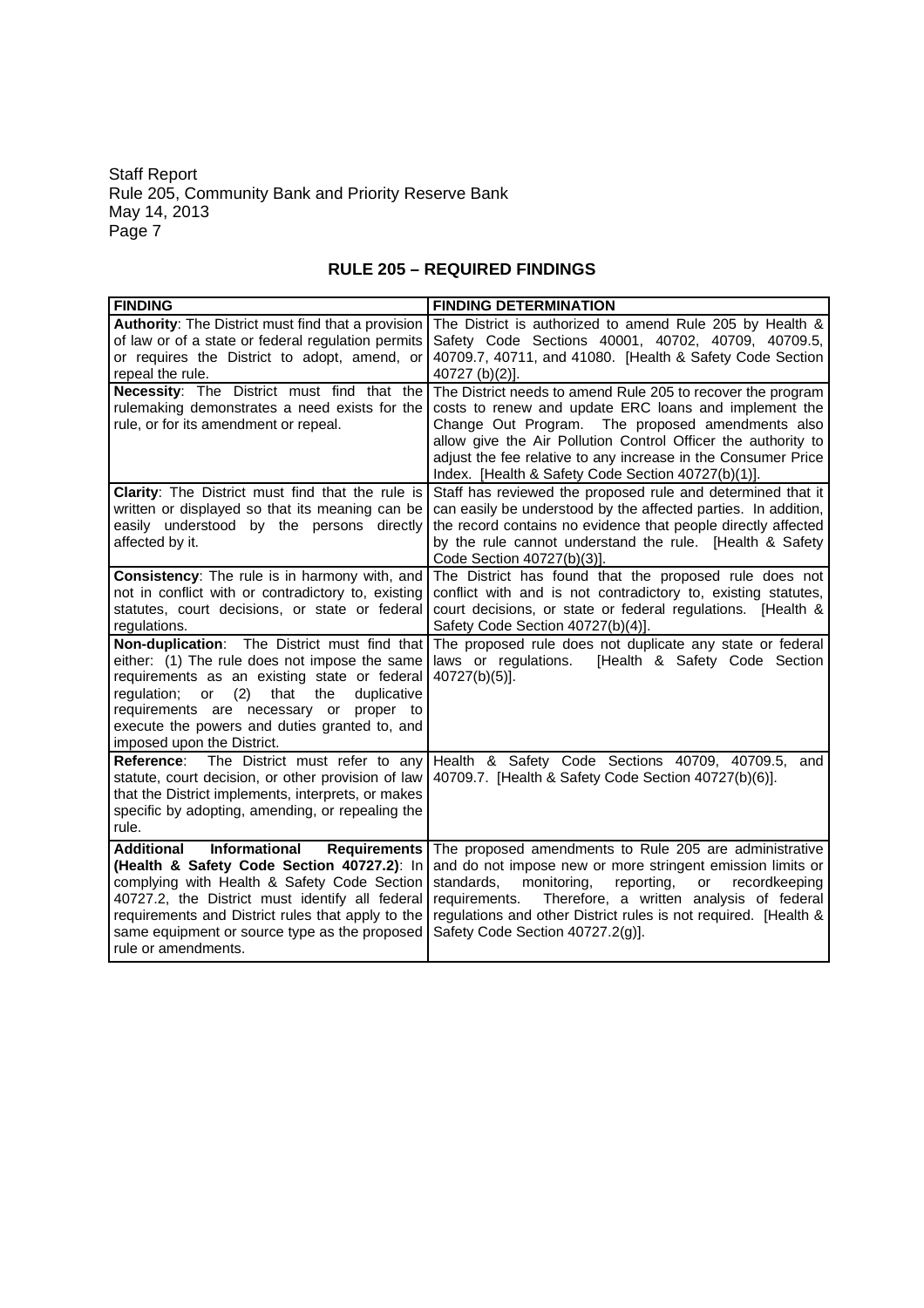## **Appendix A**

## **SUMMARY OF PROPOSED AMENDMENTS**

## **Rule 205 – Community Bank and Priority Reserve Bank**

| <b>EXISTING</b><br><b>SECTION</b> | <b>NEW</b><br><b>SECTION</b> | <b>CHANGES</b>                                                                                                                                                                                                                                                                                                              |
|-----------------------------------|------------------------------|-----------------------------------------------------------------------------------------------------------------------------------------------------------------------------------------------------------------------------------------------------------------------------------------------------------------------------|
| 102.4                             | Same                         | Subsection a: Corrected Rule 411 title.<br>Subsection b and c: Removed language referring to compliance<br>timelines after March 1997 because this rule language is no<br>longer relevant.<br>Subsection g: Corrected Rule 459 title.<br>Subsection j and k: Moved the rules to be in numerical order.                      |
| 102.5                             | Same                         | Subsection b and d: Corrected the titles for the referenced CFR<br>sections.<br>Subsection e: Grammatical correction.                                                                                                                                                                                                       |
| $102 - Note$<br>Section           | Same                         | Updated note at the end of the section. Removed all rules that<br>have been SIP approved. Rule 460 has not been SIP<br>approved.                                                                                                                                                                                            |
| 200                               | Same                         | Corrected Rule 204 title.                                                                                                                                                                                                                                                                                                   |
| N/A                               | 202                          | Added definition of "Borrower" to specify any person who has<br>been granted a loan of emission reduction credits.                                                                                                                                                                                                          |
| 202-214                           | 203-215                      | Sections renumbered.                                                                                                                                                                                                                                                                                                        |
| 302.3                             | Same                         | Updated section reference.                                                                                                                                                                                                                                                                                                  |
| 303.3                             | Same                         | Updated section reference.                                                                                                                                                                                                                                                                                                  |
| 313                               | 313.1                        | Replaced "any person who requests to withdraw" with "A<br>borrower of" for clarification. Amended annual renewal fee for<br>each active loan. Removed the requirement for the APCO to<br>submit a cost analysis and a recommendation for a new annual<br>loan renewal fee to the Board in March of each year.               |
| 313                               | 313.2                        | Added provision that authorizes the Air Pollution Control officer<br>to adjust the annual renewal fee on an annual basis. The<br>by the change in the California CPI. for the Air<br>proposed rate<br>Pollution Control Officer to recommend a new fee when a cost<br>analysis shows that a change in the fee is necessary. |
| 403                               | Same                         | Replaced "loan requestor" with "borrower" for clarity.                                                                                                                                                                                                                                                                      |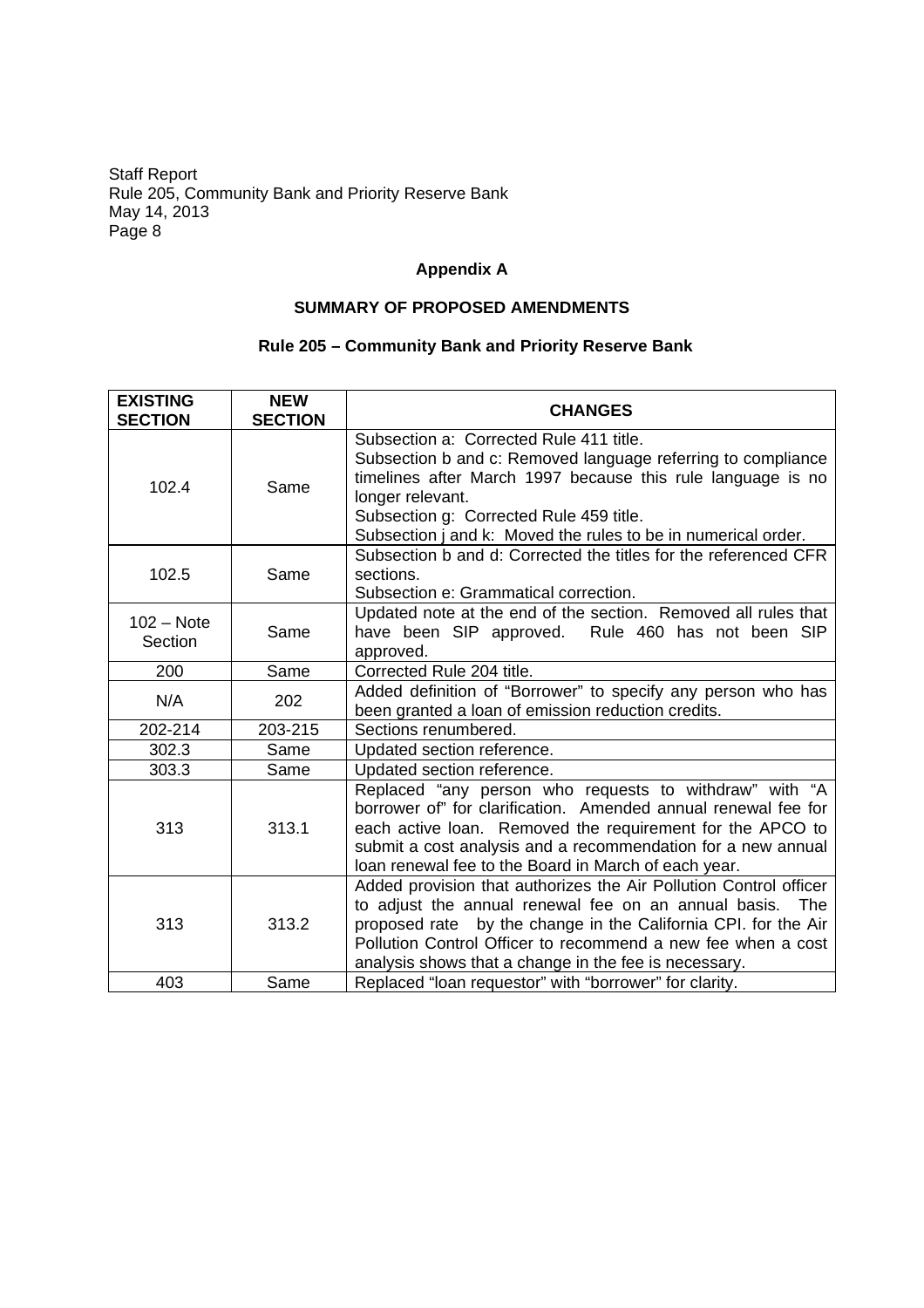## **APPENDIX B COMMENTS AND RESPONSES**

## **PUBLIC WORKSHOP FOR RULES 301, 107, 205, AND 306**

April 11, 2013

#### **Attendee:**

David Green, DMEA Rene Toledo, SMUD Michael Anderson, Sacramento County MSADWMR (Kiefer Landfill) William Brunson, Apple Inc. Yolanda Grigsby, Sacramento Area Sewer District Steve Nebozuk, Sacramento Regional County Sanitation District Jason Chu, SYAR Industries Inc. Erica Gonzalez, Aerojet Philip Meyer, City of Sacramento Becky Wood, Teichert

#### Questions/Comments:

Note: A combined workshop was held for proposed amendments to Rule 301, Rule 107, Rule 205 and Rule 306. Only comments pertaining to the proposed amendments to Rule 205 are shown below. Other comments made during the public workshop period will be added in the Staff Report for Rule 301, Rule 107 and Rule 306.

Comment #1: If the Board adopts the fee increase, when will it take effect?

Response: The proposed amendments will be effective on the date of adoption. Staff plans to bring the proposed changes to be considered for adoption at the May 23, 2013 Board hearing.

Comment #2: The proposed increase in the annual renewal fee for ERC loans is very large. Why is this increase proposed to occur all in the first year as opposed to spreading the increase over multiple years?

Response: Staff originally proposed an increase in the annual renewal fee to begin recovering the full cost in the first year. This option avoids the use of fund balance to cover the shortfall as would occur if the increase were phased in. This program provides a large benefit to sources that take advantage of the opportunity to borrow ERCs from the District bank. Sources opting to use this program have quicker access to the needed ERCs through the District bank than through the open market. In addition, sources borrowing ERCs for a term less than 30 years pay only a prorated cost of the market value of the ERCs. The availability of this program prevents delays in facility expansions and helps sources stay in compliance through the alternative compliance option. This program is also a voluntary program that is unique to our District; no other districts offer this service to their permitted sources.

After considering the comments received and the importance of this program to all potential users, Staff is proposing additional options to be considered by the Board. Option 1 is Staff's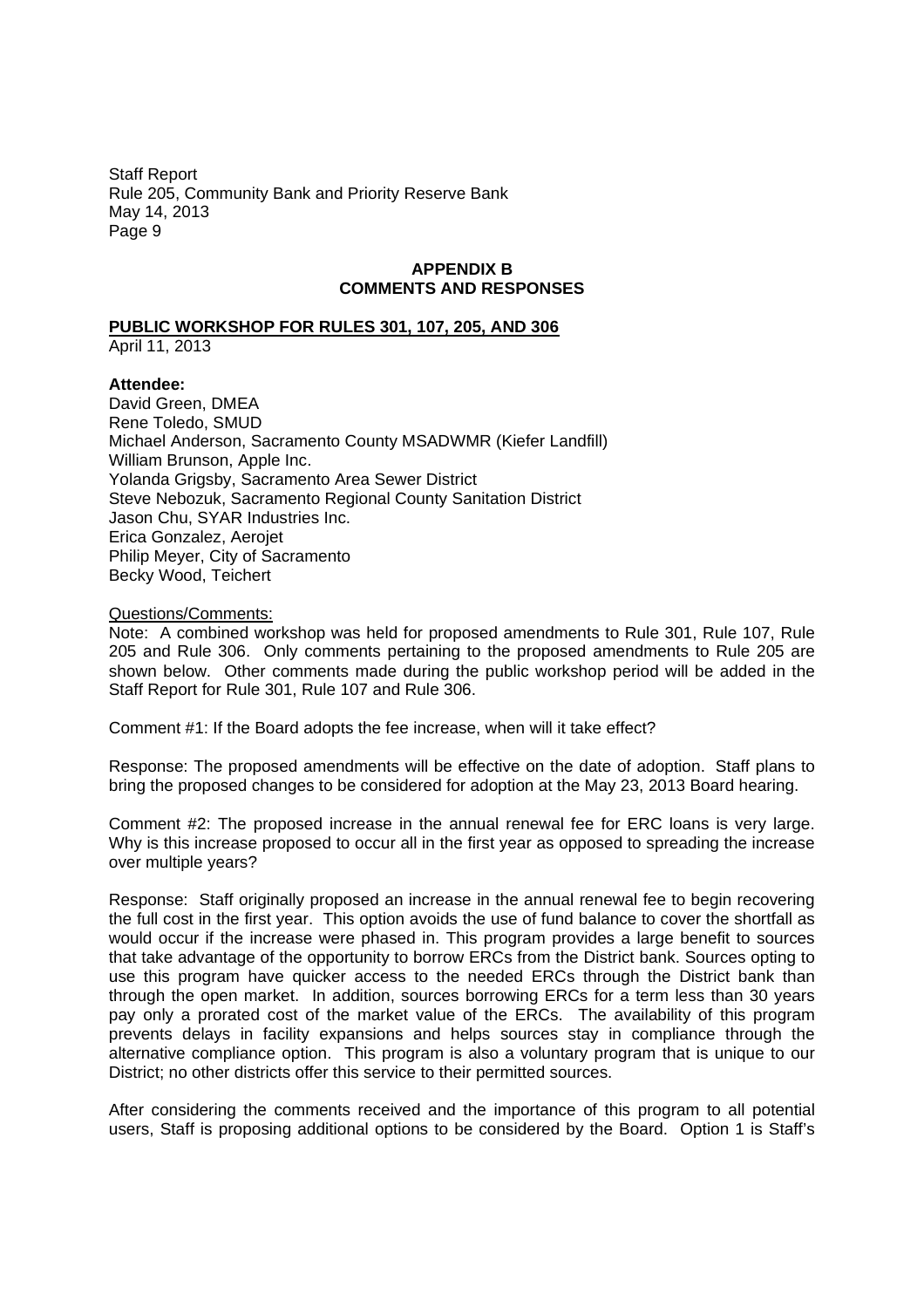original proposal, which is a full increase in the annual renewal fee in the first year. This option allocates the entire cost of the District ERC bank to all sources who are borrowing ERCs. Option 2 will phase in the fee increases over a period of three years, as suggested by the commenter. Option 3 distributes half of the cost to the source who are borrowing ERCs and half to all permit holders. The proposed annual renewal fee for this option is half of the proposed fee for Option 1.

## **Written Comments Received After the Public Workshop**

### Chelsea Westerberg, Aerojet (4/11/2013):

Comment #3: The proposed Rule 205 amendments will increase the annual renewal fee from \$903 per year to \$2,556 per year, a 283% increase. Aerojet does not agree with the drastic rate increase that is planned to take place all in one year. Aerojet is proposing that SMAQMD consider one of three options for gradual increases in fee to achieve the desired goal which would be consistent with the proposed increases for the other rules. The requested gradual increases would allow Aerojet more time to reallocate money and balance our budget internally to cover these costs. Option 1 is to increase the fee by 36.5% in FY13/14, 26.7% in FY14/15, 21% in FY15/16, 17.5% in in FY16/17, and 16% in FY17/18. Option 2 is to increase the fee by 46% in FY13/14, 31% in FY14/15, 24% in FY15/16, and 20% in FY16/17. Option 3 is to increase the fee by 61% in FY13/14, 38% in FY14/15, and 28% in FY15/16.

Response: Staff used updated program cost projections to calculate the annual renewal fee. The proposed annual renewal fee changed from \$2,556 to \$2,085. The full fee increase in the first year is considered Option 1. Staff has considered the commenter's three options for gradual fee increases and developed Option 2, which increases the fee over a three-year period. Staff used the three-year period because the District will consume the least amount of the existing and critically low stationary source fund balance. See response to Comment #2.

### Tim Israel, County of Sacramento, Department of Waste Management and Recycling:

Comment #4: The current and proposed annual renewal fee structure does not take the size of the loan into account. DWMR's loan of 0.09 tons for the Kiefer gasoline dispenser will incur the same fees as the 7.72 tons for the site's flares and engines. DWMR suggests that SMAQMD consider a tiered approach for small, medium, and large sized loans. This approach is utilized for local permit fees.

Response: The amount of the ERC loans does not affect the amount of Staff time to maintain and update the District ERC bank and to implement the emission reduction projects to create replacement credits. As such, the time associated with each loan is the same, and Staff does not consider it appropriate to use different renewal fees for different sizes of loans.

Comment #5: The staff report does not clearly address how the initial loan fees fit into the budget for this program. DWMR requests that SMAQMD staff evaluate the impact of base loan fees on the projected revenues and consider adjusting the proposed fees.